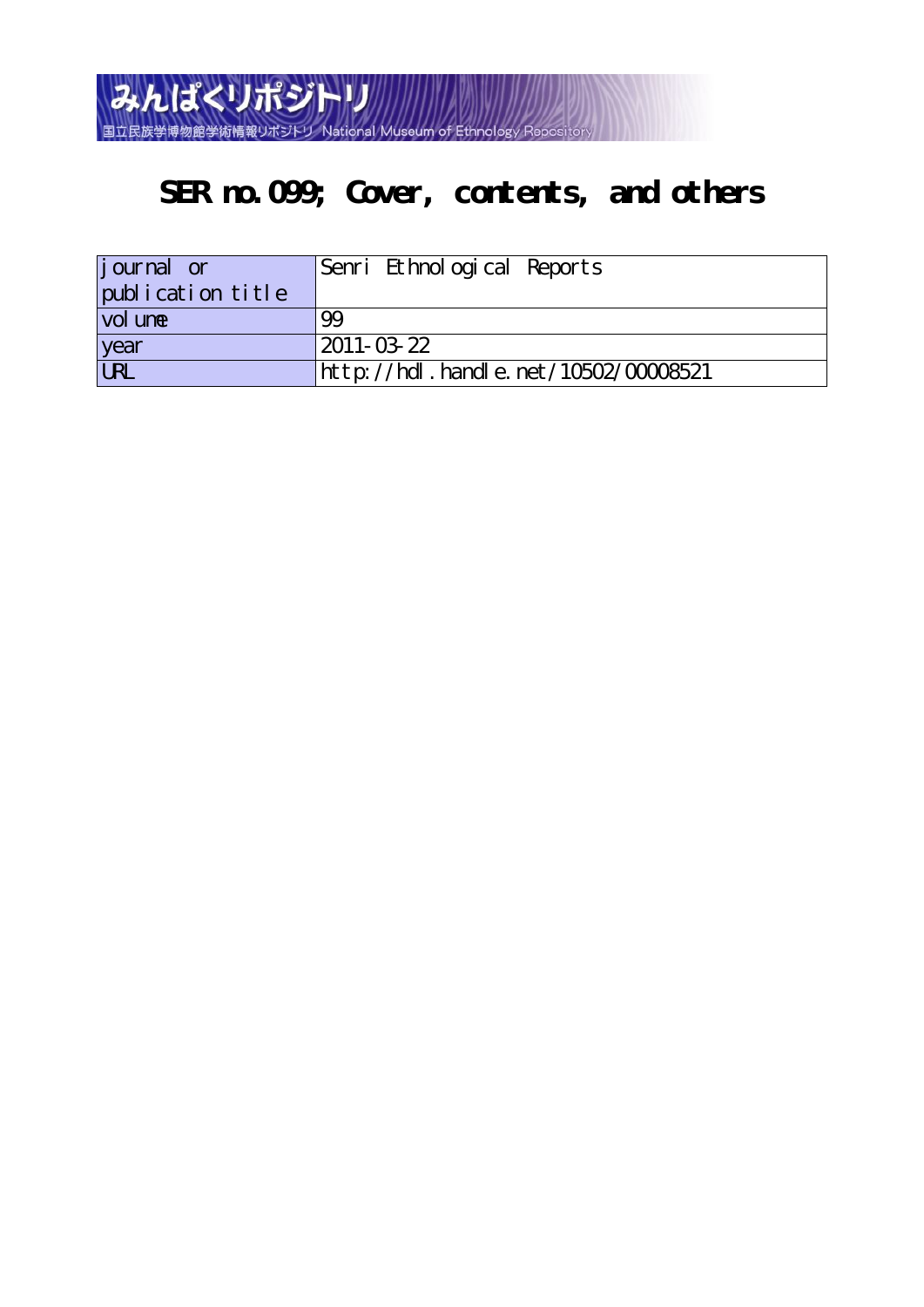| <b>Senri Ethnological Reports</b><br>00               | $\boldsymbol{\omega}$<br>$\mathsf{m}$<br>고<br>66<br><b>Reports</b>                                                   | <b>Senri Ethnological</b><br>99                                                                                                         |
|-------------------------------------------------------|----------------------------------------------------------------------------------------------------------------------|-----------------------------------------------------------------------------------------------------------------------------------------|
|                                                       | by Frederick W. Thomas<br><b>Research Notes</b><br>on the<br>Zhangzhung Language<br>at the<br><b>British Library</b> | <b>Research Notes on the</b><br><b>Zhangzhung Language</b><br>by Frederick W. Thomas<br>at the British Library<br><b>Bon Studies 14</b> |
|                                                       | Tsuguhito Takeuchi<br>Burkhard Quessel<br>Yasuhiko Nagano<br>(eds.)                                                  | <b>Edited by</b><br><b>Tsuguhito Takeuchi</b><br><b>Burkhard Quessel</b><br><b>Yasuhiko Nagano</b>                                      |
| <b>ISSN 1340-6787</b><br>ISBN 978-4-901906-85-2 C3014 |                                                                                                                      | <b>National Museum of Ethnology</b><br>2011 Osaka                                                                                       |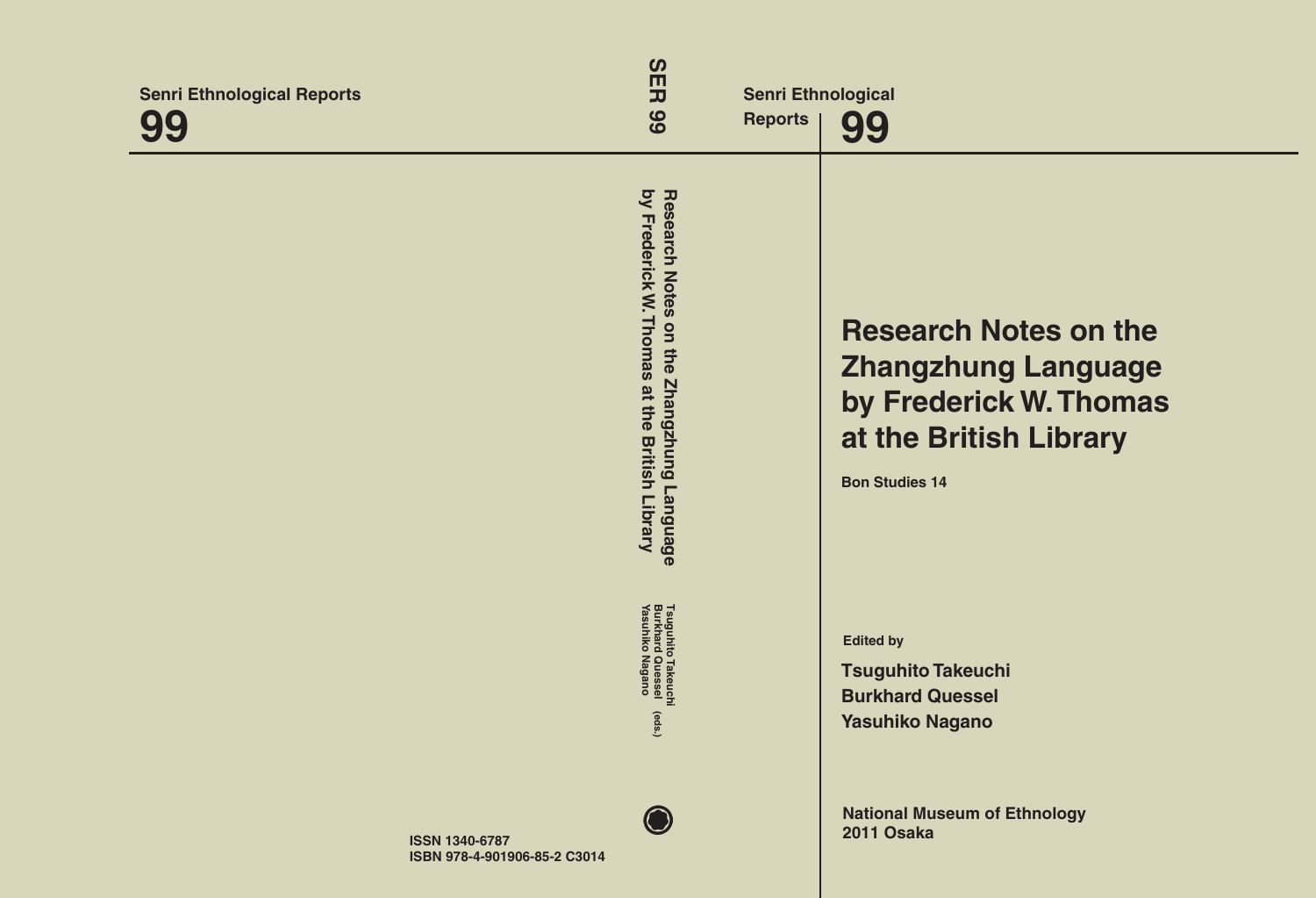**Senri Ethnological Reports** 

**99** 

# **Research Notes on the Zhangzhung Language by Frederick W. Thomas at the British Library**

Bon Studies 14

Edited by Tsuguhito Takeuchi Burkhard Quessel Yasuhiko Nagano

National Museum of Ethnology Osaka 2011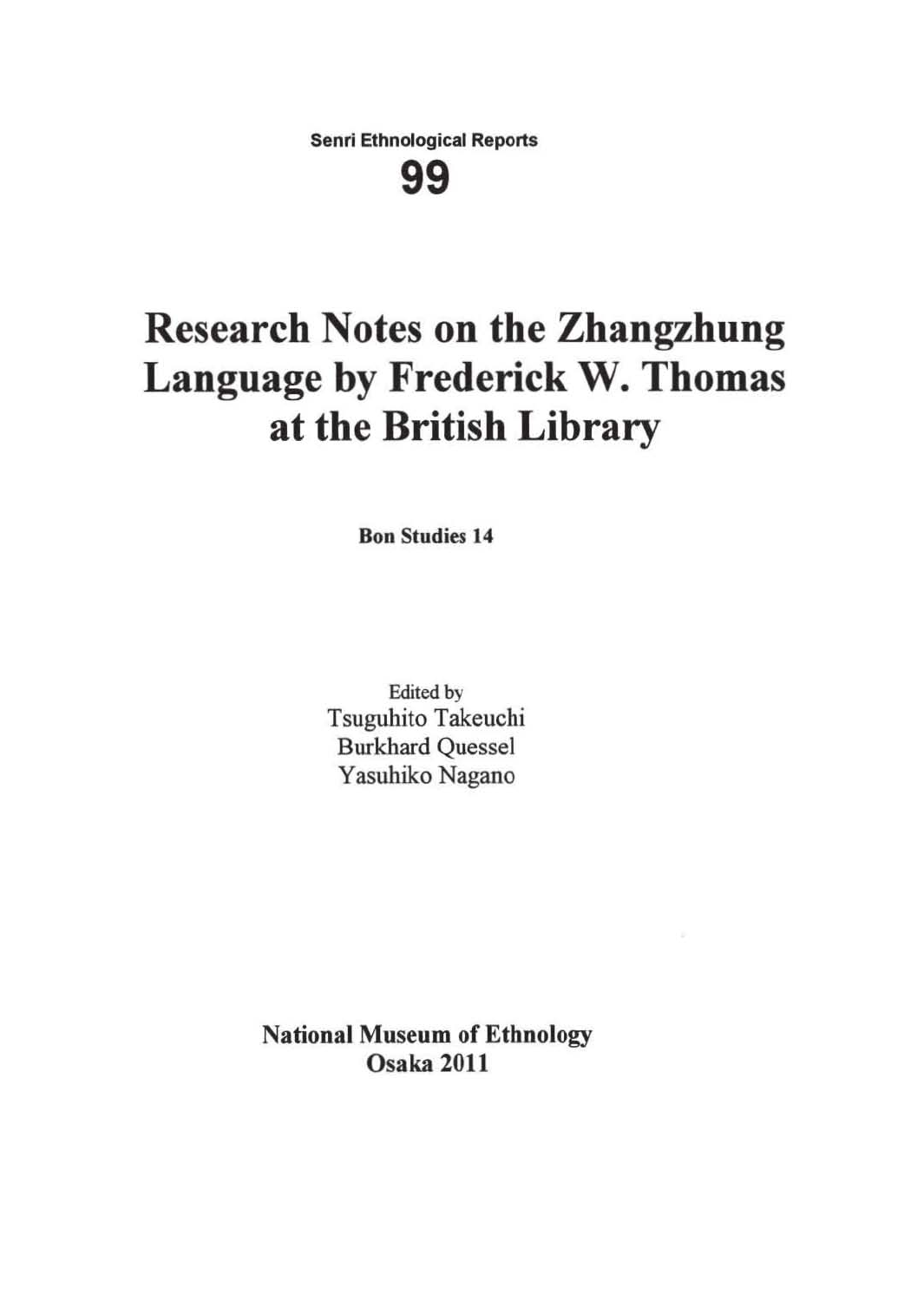Published by the National Museum of Ethnology Senri Expo Park, Suita, Osaka 565-8511, Japan

 $© 2011$  The National Museum of Ethnology, Japan All rights reserved. Printed in Japan by Nakanishi Printing Co., Ltd.

#### **Publication Data**

Senri Ethnological Reports 99 Research Notes on the Zhangzhung Language by Frederick W. Thomas at the British Library (Bon Studies 14) Tsuguhito Takeuchi Burkhard Quesscl Yasuhiko Nagano p. 246

ú

ISSN 1340-6787 ISBN 978-4-901906-85-2 C3014 1. Tibet. 2. Zhangzhung Language.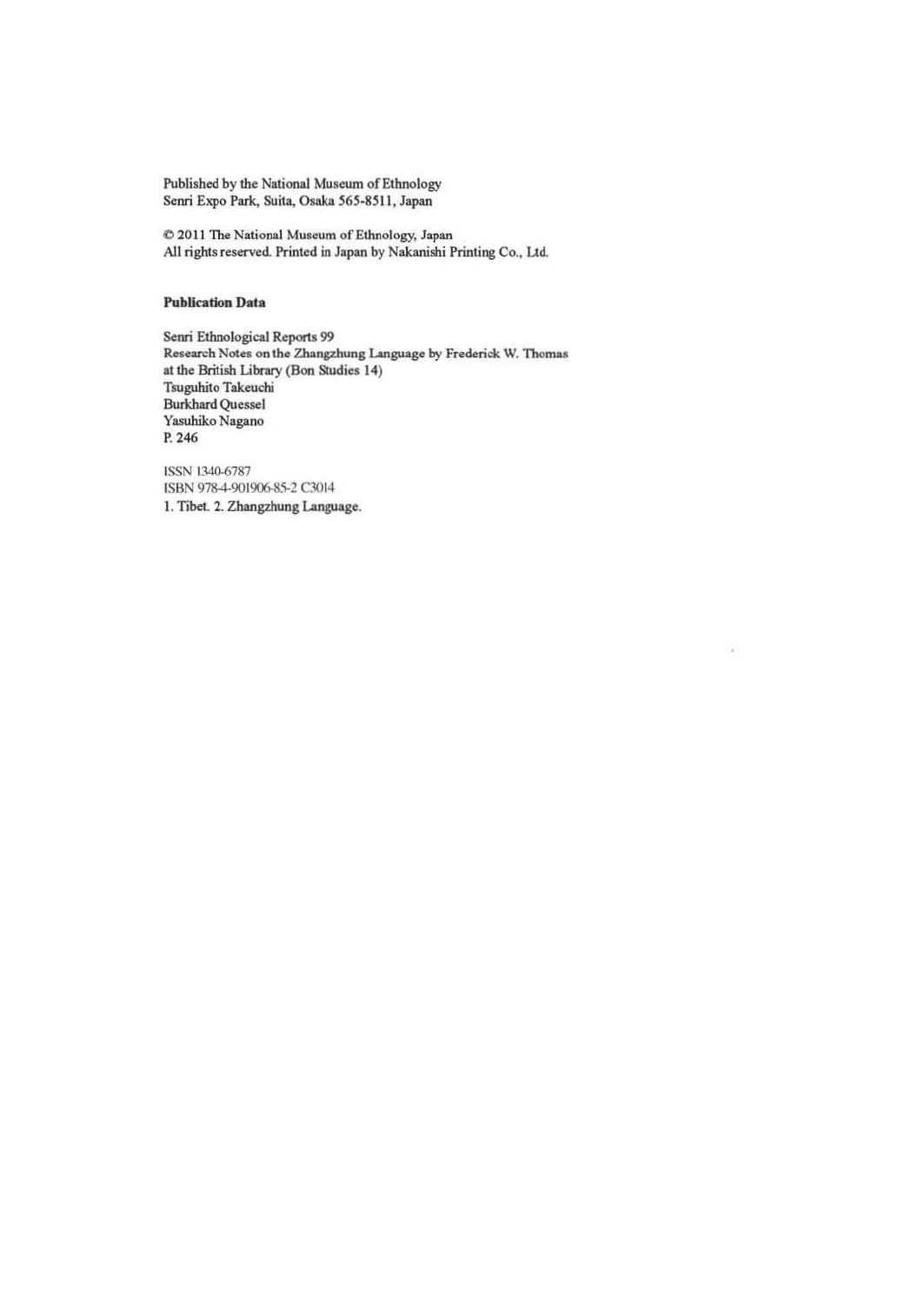## Table of Contents

| Preface      |                                                    | i  |
|--------------|----------------------------------------------------|----|
| Introduction |                                                    |    |
| Chapter 1    |                                                    | -1 |
|              |                                                    |    |
| Chapter 2    |                                                    |    |
|              |                                                    |    |
|              |                                                    |    |
|              |                                                    |    |
|              |                                                    |    |
|              |                                                    |    |
| Chapter 3    |                                                    |    |
|              |                                                    |    |
|              |                                                    |    |
|              |                                                    |    |
|              |                                                    |    |
|              |                                                    |    |
|              |                                                    |    |
|              |                                                    |    |
|              |                                                    |    |
|              |                                                    |    |
|              |                                                    |    |
|              |                                                    |    |
|              |                                                    |    |
|              |                                                    |    |
|              |                                                    |    |
|              | 5. Three main areas of Western cis-Himālaya        |    |
|              |                                                    |    |
|              | 6. Origins (traditional or hypothetic) of Ghirths, |    |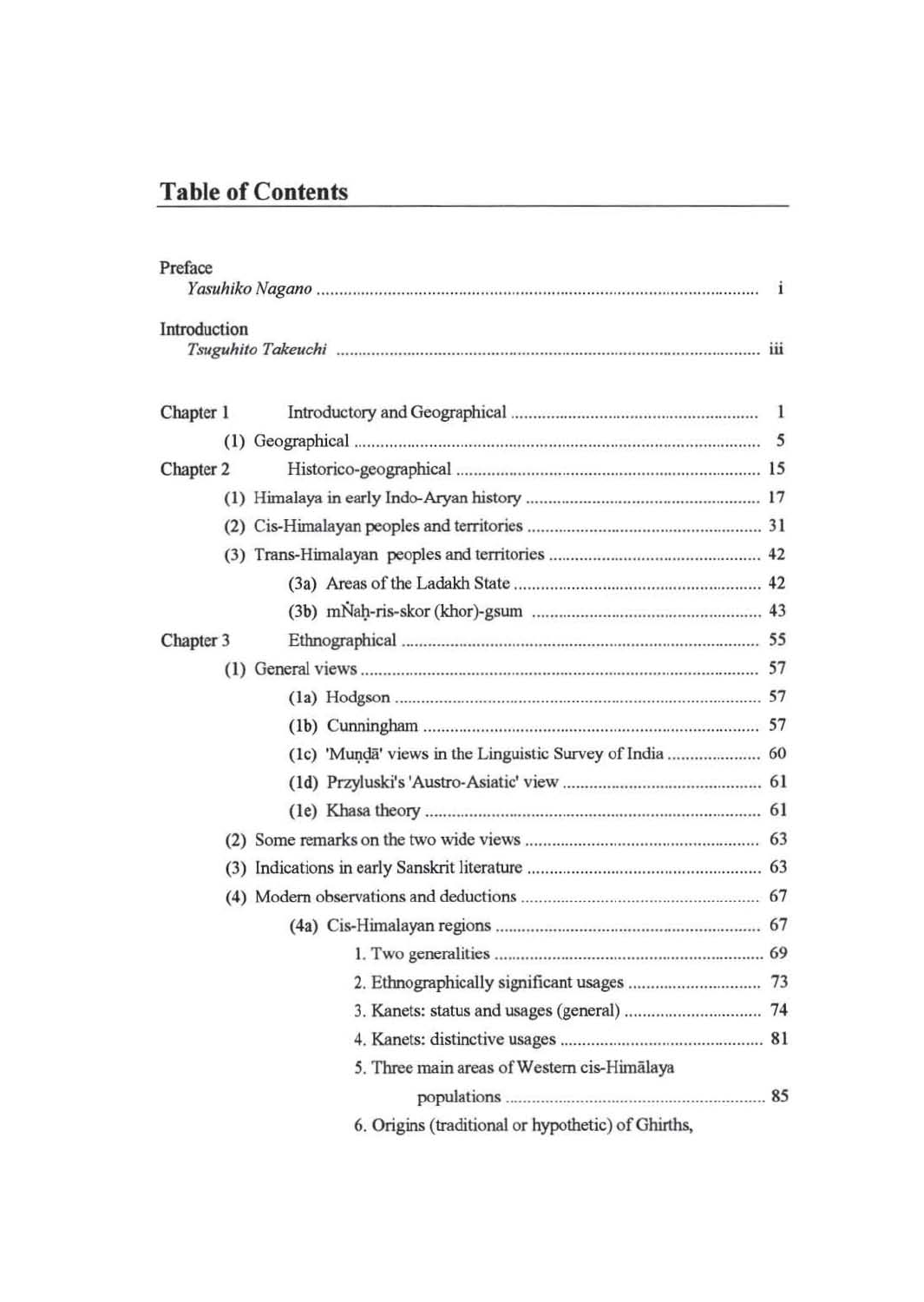|           | 86                                                           |  |
|-----------|--------------------------------------------------------------|--|
|           | 90                                                           |  |
|           | 93                                                           |  |
|           |                                                              |  |
|           |                                                              |  |
|           |                                                              |  |
|           |                                                              |  |
|           |                                                              |  |
|           | 1. Anthropological date and deductions  106                  |  |
|           | 2. Tibetan and other extrinsic items                         |  |
|           | in nomenclature of peoples and classes 107                   |  |
|           | 3. Material analogies between Trans-                         |  |
|           | and Cis-Himalayan conditions 112                             |  |
|           |                                                              |  |
|           | 5. Early relations with outside peoples  116                 |  |
|           |                                                              |  |
|           |                                                              |  |
|           |                                                              |  |
| Chapter 4 |                                                              |  |
|           |                                                              |  |
|           |                                                              |  |
|           |                                                              |  |
|           | 2. Early and other loan-words in, or from,                   |  |
|           | Indo-Aryan: preservation of old forms  132                   |  |
|           |                                                              |  |
|           |                                                              |  |
|           |                                                              |  |
|           | 2. The 'Western pronominalized 'sub-group'  146              |  |
|           | 3. Geographical distribution of the 'Western sub-group'  149 |  |
|           |                                                              |  |
|           | 5. The 'Western sub-group' and its pronominalization  154    |  |
|           | 6. Kunāwarī, bibliography, names and dialects  156           |  |
|           |                                                              |  |
|           | 8. Kunāwarī Grammars and Vocabularies  163                   |  |
|           |                                                              |  |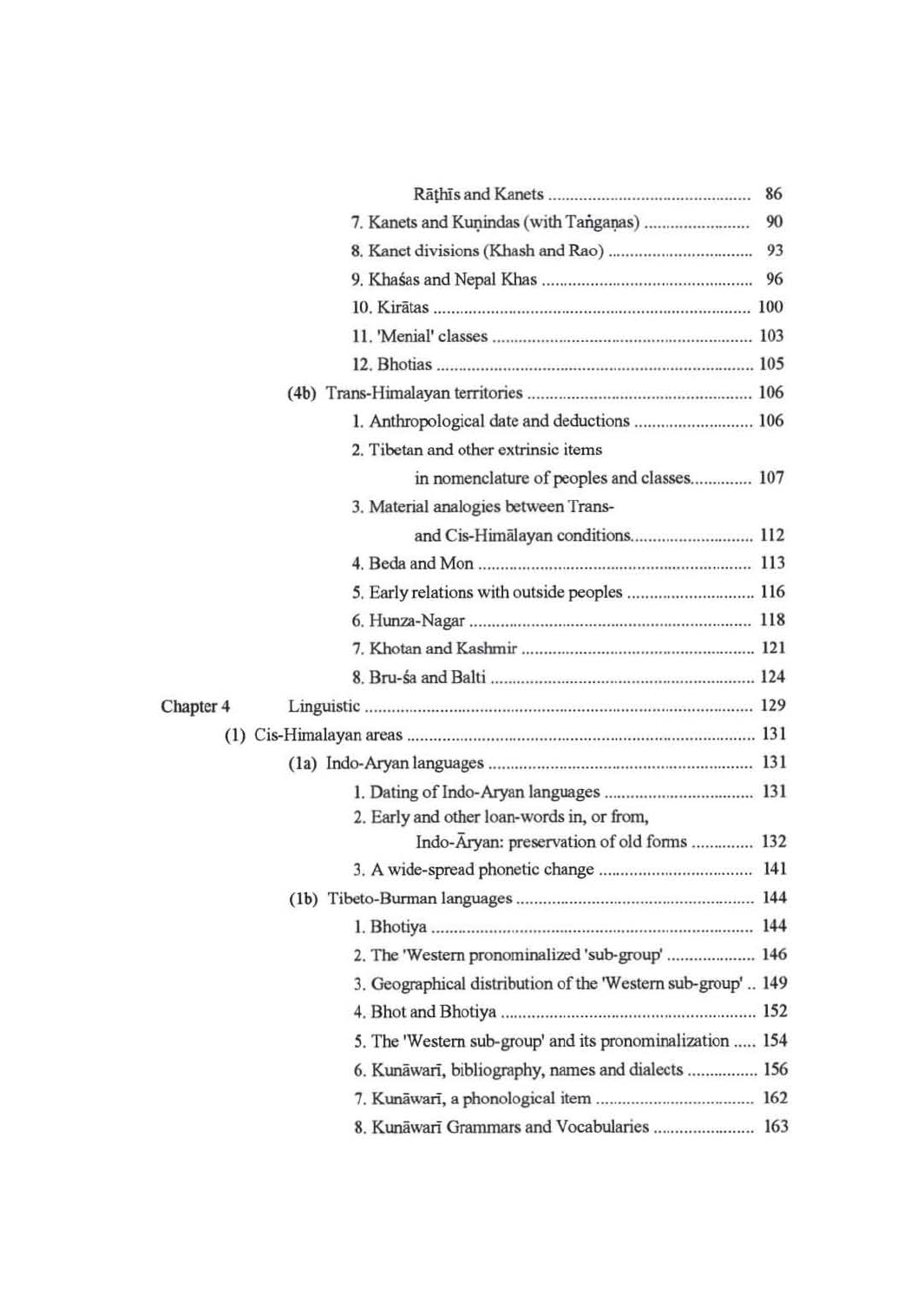| 9. Class-features and interrelations                     |           |  |
|----------------------------------------------------------|-----------|--|
|                                                          |           |  |
| 10. Some features of the 'Western sub-group'             |           |  |
|                                                          |           |  |
| 11. Suffixed elements in Declension and Conjugation  188 |           |  |
| 200                                                      |           |  |
|                                                          |           |  |
|                                                          |           |  |
|                                                          |           |  |
|                                                          |           |  |
|                                                          | Chapter 5 |  |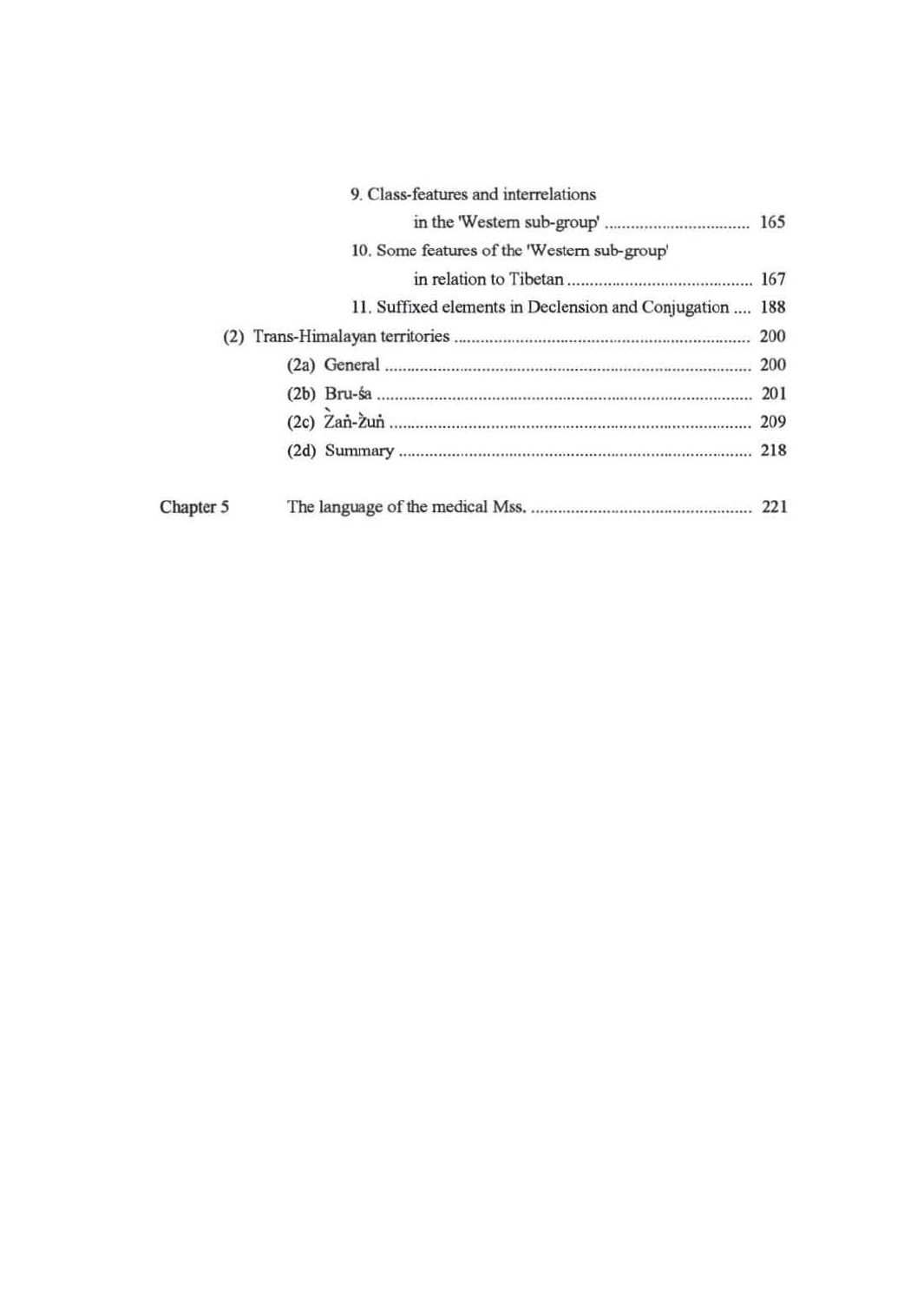### **Senri Ethnological Reports**

- No.98 A Great Tibetan-Mongolian Lexicon [CD-ROM] (2011; eds. Urianhai L. Terbish, Urianhai T. Chuluun-Erdene; in Tibetan and Mongolian)
- No.97 An Anthropology of the Marine Environmental Conservation (2011; ed. Hiroyuki Matsumoto; in Japanese)
- No.96 Socialist Devotees and Dissenters (2011; Interviews conducted by Yuki Konagaya, I. Lkhagvasuren; translated by Mary Rossabi; edited and compiled by Morris Rossabi; in English)
- No.95 Bonpo Thangkas from Rebkong (Bon studies 13) (2011; eds. Bon brgya dge legs lhum grub rgya mtsho, Shin'ichi Tsumagari, Musashi Tachikawa and Yasuhiko Nagano; in English and Tibetan)
- No. 94 The Diary of Hisakatsu Hijikata (II) (2010; Hisakatsu Hijikata; eds. Ken'ichi Sudo, Hisao Shimizu; in Japanese)
- No. 93 Une version rgyalrong de l'épopée de Gesar (Gyarong Studies 1) (2010; Guillaume Jacques and Chen Zhen; ed. Yasuhiko Nagano; in French)
- No. 92 Tuva a Century after Carruthers and Manchen-Helfen (2010; Marina Mongush; in Russian)
- No. 91 One People, Three Fates: Tuvans of Russia, Mongolia and China in Comparative Perspective (2010; Marina Mongush; in Russian)
- No. 90 Rethinking Anthropological Comparison (2010; eds. Akira Deguchi, Minoru Mio; in Japanese)
- No. 89 The Diary of Hisakatsu Hijikata (I) (2010; Hisakatsu Hijikata; eds. Ken'ichi Sudo, Hisao Shimizu; in Japanese)
- No. 88 Annotated Catalogue of Archival Materials on Buryat Shamanism of Center of Oriental Manuscripts and Xylographs of the Institute of Mongolian, Buddhist, and Tibetan Studies (2009; ed. Yuki Konagaya; compiled by Olga A. Shaglanova; in Russian)
- No. 87 Palauan Children under Japanese Rule: Their Oral Histories (2009; Maki Mita; in English)
- No. 86 Tadao Umesao: Written Works (1934-2008) (2009; eds. Tadao Umesao, Akifumi Oikawa, Masatake Matsubara; in Japanese)
- No. 85 Applied Study of Medical Anthropology on Health, Medicine, Body and Reproduction (2009; ed. Emiko Namihira; in Japanese)